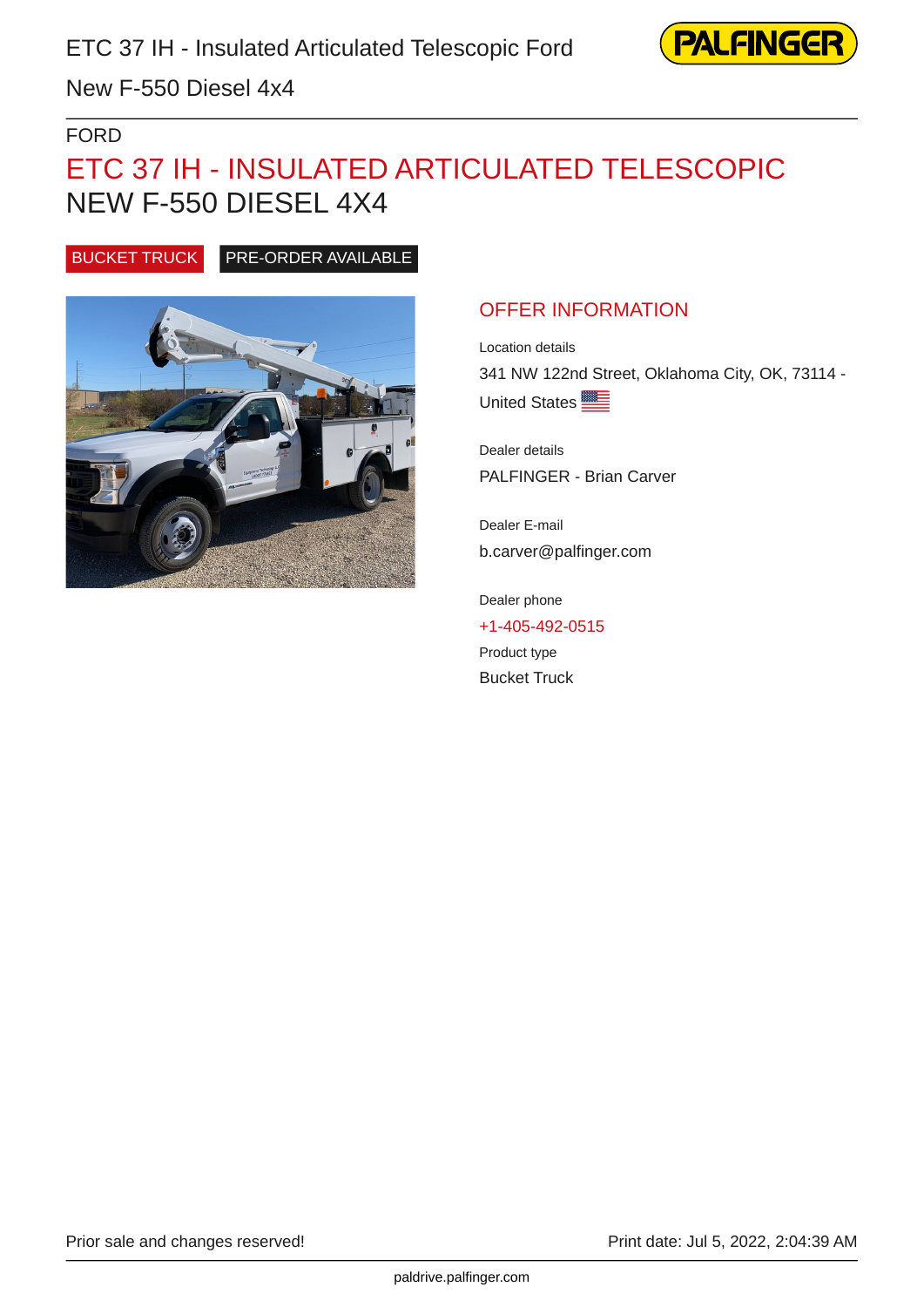# New F-550 Diesel 4x4

# **PALFINGEF**

# AERIAL UNIT DETAILS

- 42 ft Working Height
- 27'-5" ft Side Reach
- Insulated Boom
- Articulated-Telescopic
- Full Hydraulics Controls
- 180 Degree Platform Rotator
- 24 x 30 Platform

# BODY DETAILS

- PALFINGER Steel Service Bed
- 108 in Length + 36 in Tail shelf
- 60 Galvanneal Steel material
- Stainless Latches
- Master lock system for all doors
- LED Lighting
- Non Skid coating on walking surfaces
- CS Tail shelf Side Entry

### CHASSIS DETAILS

- New Ford F-550
- 6.7 Liter Diesel Engine
- Automatic Transmission
- 4x4
- AM/FM/CD Radio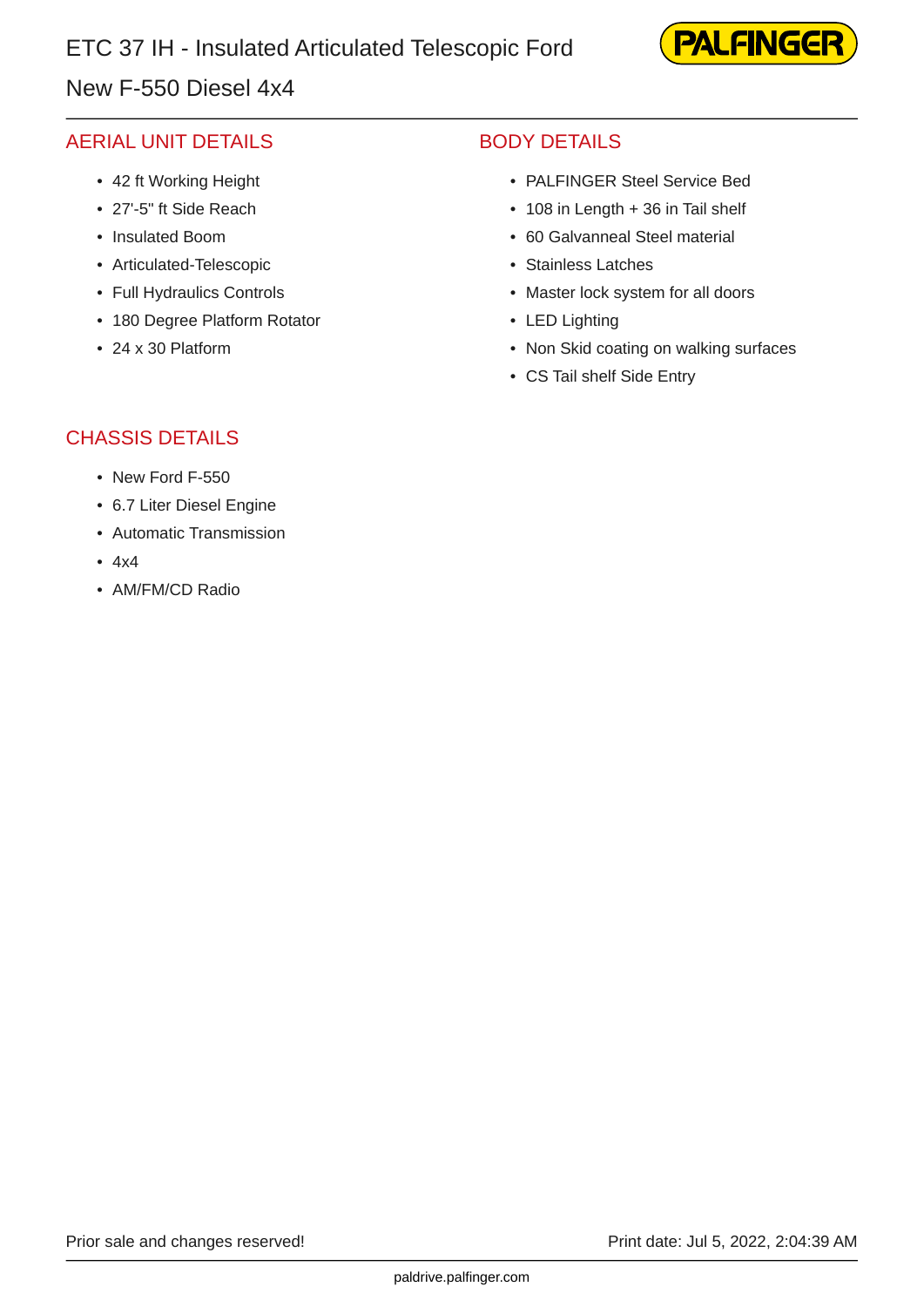# **ETC 37 IH ARTICULATED / TELESCOPIC**

# **INSULATED**





# INSULATED VERSATILITY

This ETC model is one of the most popular products offered by ETI and with good reason. The ETC 37 IH is an insulated unit that offers an articulating and telescoping aerial with a working height of 42 feet. Its many standard options include boom tip covers, single handle controls, continuous rotation, full pressure hydraulic controls, emergency lowering valve and more. It can be fully customized to a customer's individual need by adding a host of options including increased bucket capacity, tool circuit, outriggers and others. This model is built to satisfy customer demand for power, reach, and innovative design.